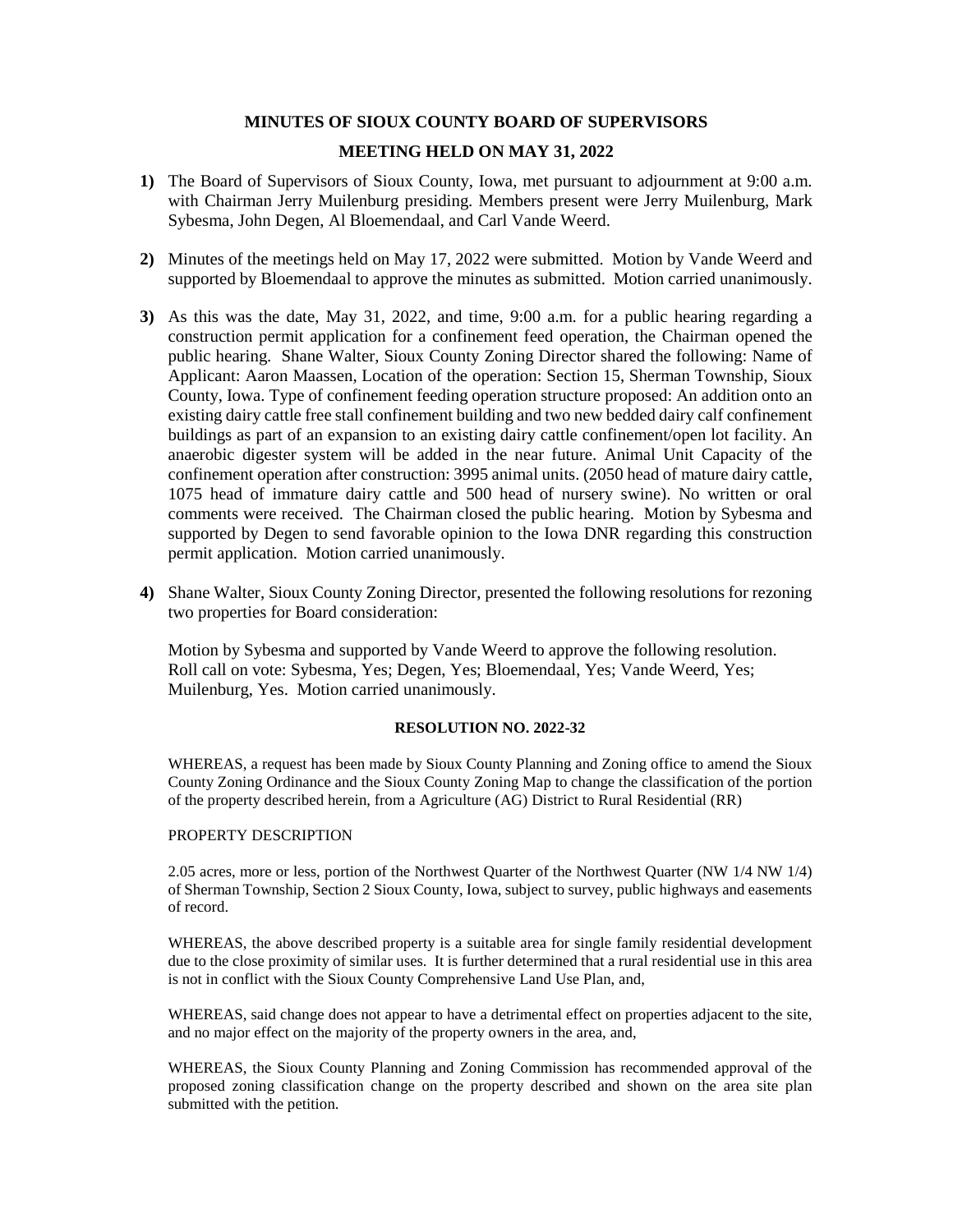THEREFORE, it is hereby resolved by the Sioux County Board of Supervisors, that the Zoning Classification of said property shall be changed from an Agriculture District (AG) to a Rural Residential (RR) District, and that said change shall be effective upon publication of this resolution.

RESOLVED, this 31st day of May 2022.

/s/Jerry Muilenburg Chairman, Sioux County Board of Supervisors

ATTEST: /s/Ryan Dokter Sioux County Auditor

Motion by Vande Weerd and supported by Bloemendaal to approve the following resolution. Roll call on vote: Sybesma, Yes; Degen, Yes; Bloemendaal, Yes; Vande Weerd, Yes; Muilenburg, Yes. Motion carried unanimously.

## **RESOLUTION NO. 2022-33**

WHEREAS, a request has been made by John Emerick to amend the Sioux County Zoning Ordinance and the Sioux County Zoning Map to change the classification of the portion of the property described herein, from an Agriculture (AG) District to Rural Residential (RR)

## PROPERTY DESCRIPTION

4.24 acres, more or less, portion of the Southeast Quarter of the Southwest Quarter (SE 1/4 SW 1/4) of Lincoln Township, Section 25 Sioux County, Iowa, subject to survey, public highways and easements of record.

WHEREAS, the above described property is a suitable area for single family residential development due to the close proximity of similar uses. It is further determined that a rural residential use in this area is not in conflict with the Sioux County Comprehensive Land Use Plan

WHEREAS, said change does not appear to have a detrimental effect on properties adjacent to the site, and no major effect on the majority of the property owners in the area, and,

WHEREAS, the Sioux County Planning and Zoning Commission has recommended approval of the proposed zoning classification change on the property described and shown on the area site plan submitted with the petition.

THEREFORE, it is hereby resolved by the Sioux County Board of Supervisors, that the Zoning Classification of said property shall be changed from an Agriculture District (AG) to a Rural Residential (RR) District, and that said change shall be effective upon publication of this resolution.

RESOLVED, this 31st day of May 2022.

/s/Jerry Muilenburg Chairman, Sioux County Board of Supervisors

ATTEST: /s/Ryan Dokter Sioux County Auditor

**5)** Shane Walter, Sioux Rivers Mental Health, CEO, discussed the proposed changes to the 28E agreement between the Sioux Rivers Mental Health Region and its member counties. The changes to the 28E are regarding the State of Iowa fully funding the mental health system in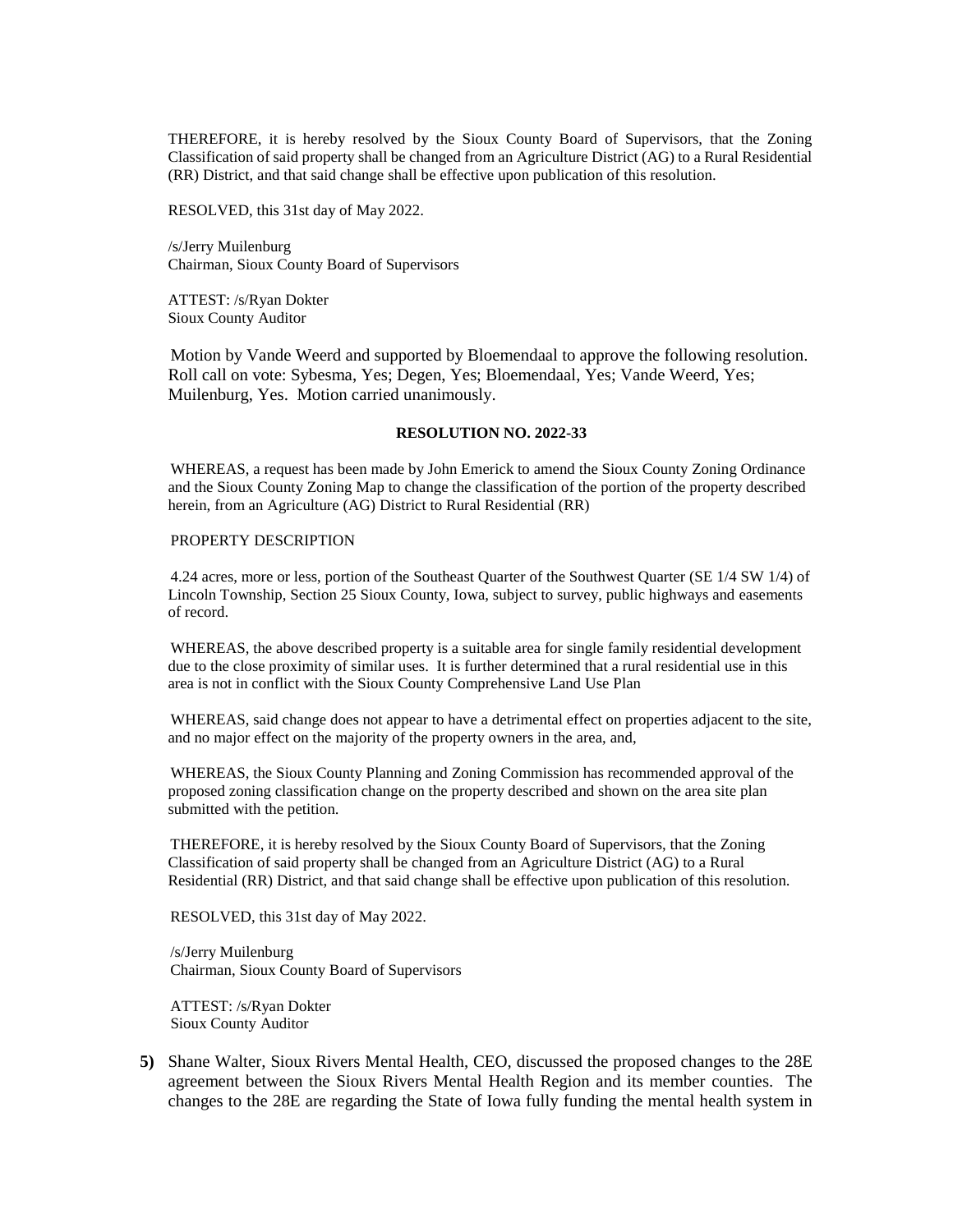the state starting July 1, 2022 and the agreement needed to accurately reflect those changes. Motion by Sybesma and supported by Vande Weerd to approve the updated 28E agreement. Motion carried unanimously.

- **6)** Motion by Sybesma and supported by Degen to appoint Corey Diekevers to fill a vacancy as the Lynn Township Clerk. Motion carried unanimously. This now creates a vacancy in a trustee position in the township, which the Board will need to fill.
- **7)** Motion by Vande Weerd and supported by Bloemendaal to appoint Sherri Bootsma to fill a vacancy on the Planning and Zoning Commission. Motion carried unanimously.
- **8)** Ryan Dokter, Sioux County Auditor, discussed the current reimbursement policy for county employees when traveling for business, for meal and mileage costs. Dokter requested discussion on this topic due to the current inflationary environment. Motion by Sybesma and supported by Vande Weerd to modify the reimbursement policy as follows: Breakfast \$10, Lunch \$10, and Dinner \$20. Motion carried unanimously. The Board declined to change the mileage reimbursement which is \$.50/mile.
- **9)** Joel Sikkema, Sioux County Engineer,
	- Presented a permit application agreement for Board consideration from Solsma Excavating and Tiling for placing a sanitary sewer line in section 2 of Lynn Township and section 11 in Floyd Township. Motion by Sybesma and supported by Degen to approve the permit application agreement as presented. Motion carried unanimously.
	- Requested Board approval and signatures on the plans for project BRS-SWAP-C084(170)—FF-84. Motion by Degen and supported by Bloemendaal to approve and sign the plans. Motion carried unanimously.
	- Updated the Board on the box culvert project LFM-2-2022—7X-84 which is anticipated to start on June 6.
	- Updated the Board on project L-2-2019—73-84 for a structural plate culvert and that work begins today.
	- Updated the Board on the Fairview bridge deck overlay project LFM-3-2021—73-84. The barrier rail is scheduled for June 8.
	- Updated the Board on secondary road activities which include blading, graveling, and ditch cleaning.
	- Reported that he is working with the insurance carrier on the Hawarden shop roof as a storm blew that roof off.
- **10)** Motion by Bloemendaal and supported by Vande Weerd to go into closed session per the Code of Iowa 21.5(1)(j). Roll call on vote: Sybesma, Yes; Degen, Yes; Bloemendaal, Yes; Vande Weerd, Yes; Muilenburg, Yes. Motion carried unanimously.
- **11)** Motion by Bloemendaal and supported by Vande Weerd to go out of closed. Roll call on vote: Sybesma, Yes; Degen, Yes; Bloemendaal, Yes; Vande Weerd, Yes; Muilenburg, Yes. Motion carried unanimously. Regular session resumed at 9:58 a.m.
- **12)** Ryan Dokter, Sioux County Auditor, presented a proposal to purchase a public engagement service called TextMyGov. Dokter explained that this service would reside on the county's website and the public would text a phrase to a local phone number in order to opt-in to the service. This service does not require an app to download and is an active prompt to those who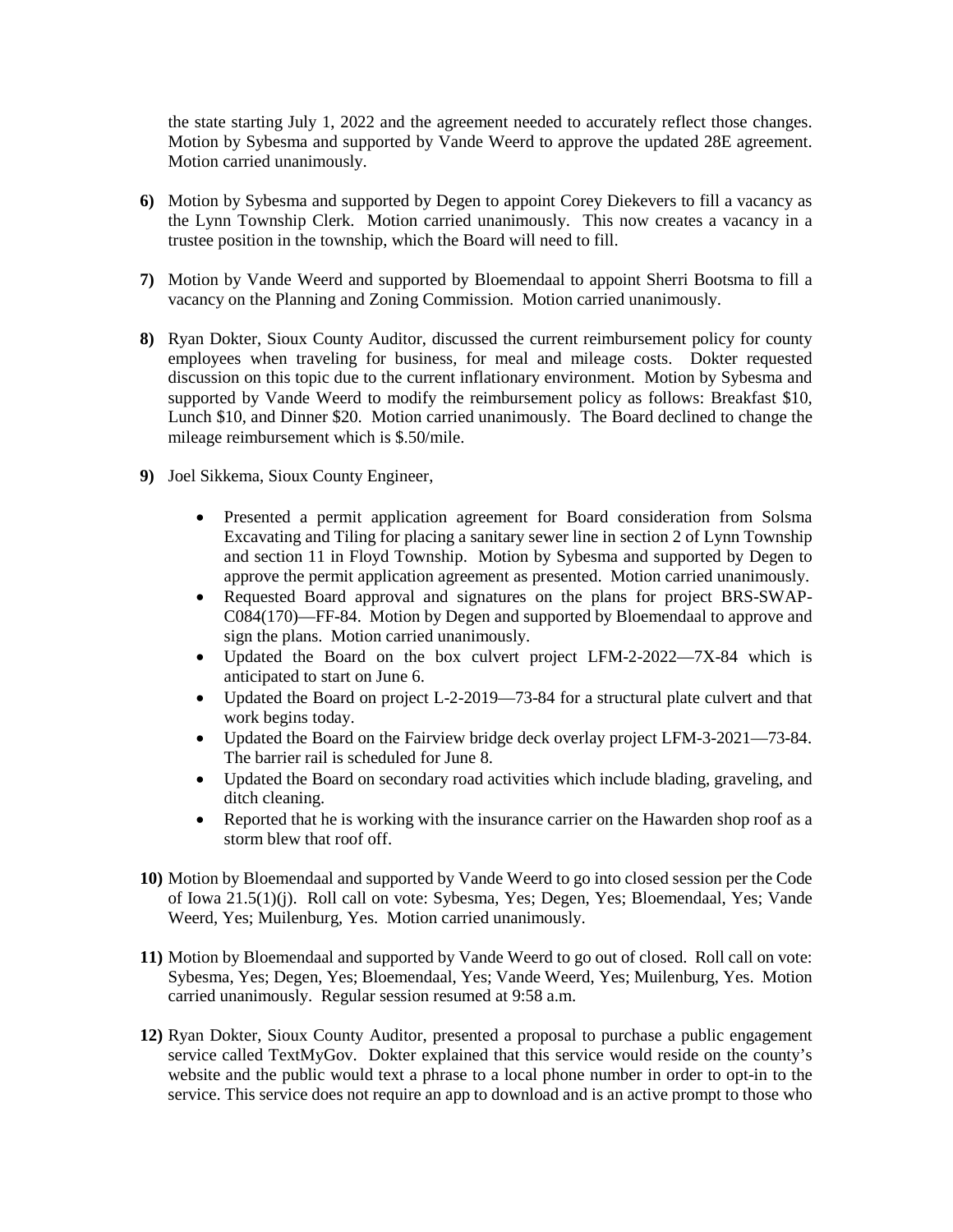opt-in. The public could ask questions through a text message and get automated responses, which often times directs the person to the county website. The county could also push notifications to the public if opted in, for reminders about voting or other issues. The cost of the service could be paid from the ARPA funds and the proposal was \$17,500 for two years of service which includes the setup fee. The Board declined to move forward with the service but would revisit this if ARPA funds remain towards the end of 2024 as the service is still new and has few clients in government in the state.

**13)** Motion by Vande Weerd and supported by Degen to approve the claims for May 31, 2022, as presented by the County Auditor. Motion carried unanimously.

**14)** Committee Reports:

- **Vande Weerd**–1) Attended a YES Board meeting in Cherokee on May 20. The agency is averaging 13 clients/day. More vehicles are needed for the transportation service. 2) Attended a NACo steering committee meeting on May 23.
- **Degen** Reported that some trees need to be removed on the courthouse property due to wind damage and because some trees have died. Also reported that new concrete will be poured around the flag pole area as the old concrete was heaving badly.
- **Sybesma & Vande Weerd** Reported on the Sioux Rivers meeting from May 24 in Primghar. The Region's fund balance needs to be spent down or will have to send funds back to the state. The Region is getting close to meeting the mandates for services the legislature approved in recent years.

**15)** Tom Kunstle, Sioux County Attorney,

• Presented the following resolution for Board approval regarding the open records policy. The policy needed to be updated to reflect the law change that is effective July 1, 2022. What is changing in the policy is that the county will need to make every reasonable effort to produce public records at no cost, other than copying costs, for responses which take less than 30 minutes to produce. Motion by Sybesma and supported by Degen to approve the resolution as presented. Roll call on vote: Sybesma, Yes; Degen, Yes; Bloemendaal, Yes; Vande Weerd, Yes; Muilenburg, Yes. Motion carried unanimously.

> **RESOLUTION NO. 2022-34** Sioux County, Iowa Open Records Policy

Intent & Goal

This policy is intended to implement the provisions of Iowa Code Chapter 22 by providing assistance to citizens requesting examination of public records and to employees in fulfilling those requests. The goal is to assist citizens making requests and assure that responses to open records requests are made appropriately and timely.

## Parameters

The County is committed to the concept of open government exemplified by Iowa Code Chapter 22. Records deemed confidential pursuant to Iowa Code Section 22.7, or other applicable statutes, are not required to be released in response to a request. Confidential records include, but are not limited to, medical reports, employee related files, documents concerning litigation or claims, and names and addresses of complainants. Iowa Code Chapter 22 lists or describes various categories and types of documents and information exempt from the open records law. In addition, the County has a separate policy for disclosing security related information (See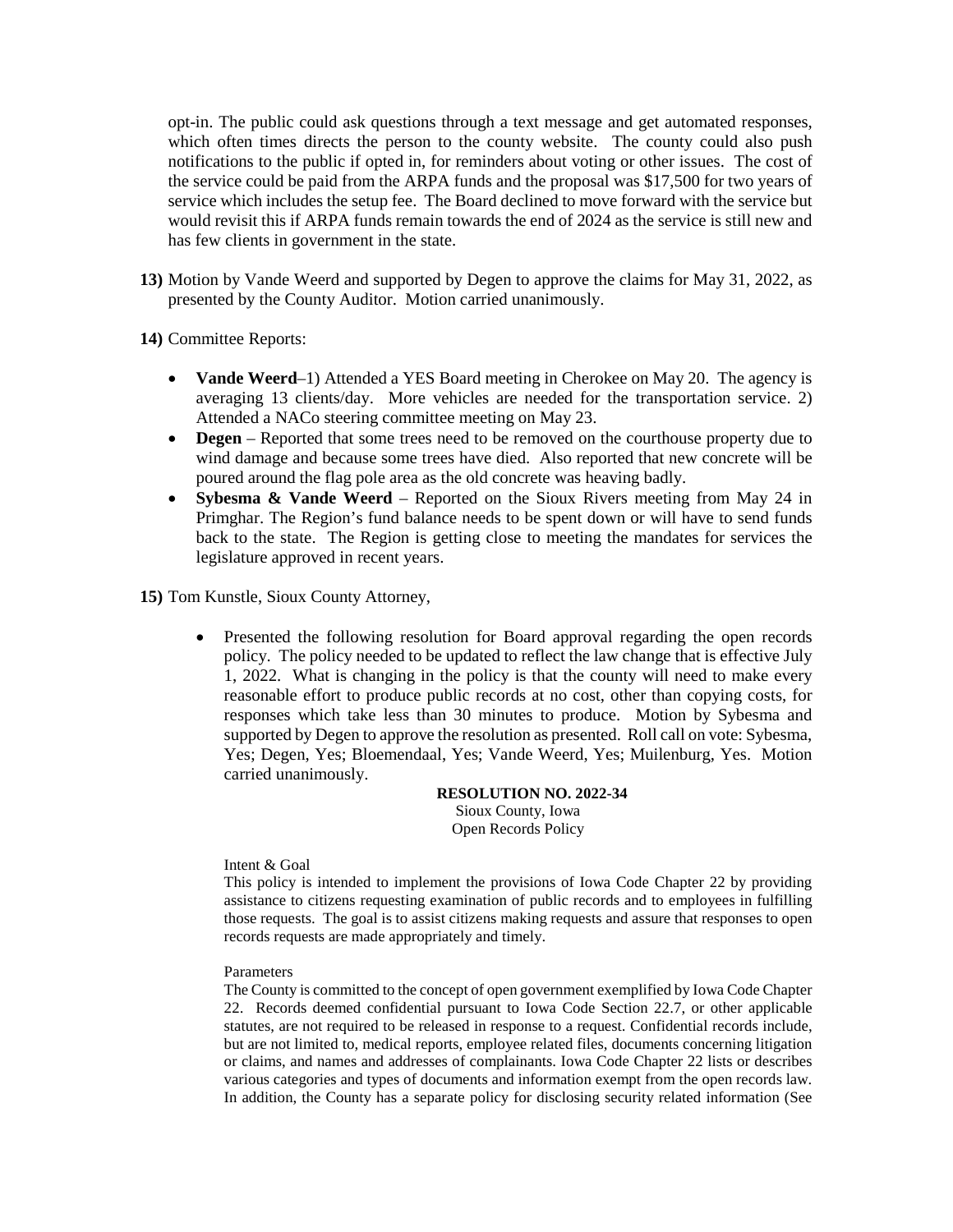Policy for Disclosure of Security Related Information). Other portions of state and federal law may also govern access to public records.

### Making a Request for Public Records

Requests for access to public records may be made in any format and the custodian shall not require the physical presence of a person requesting or receiving a copy of a public record. Citizens are encouraged, but not required, to make requests in writing. Unless otherwise required by law, anyone may make a request for public records without providing identification, reason, or motive for the request.

#### Responding to Requests

Requests for access to public records may be made in any manner. Employees may not ask why the record is being requested or require the identity of the requestor. Employees should try to collect as much information as possible about what records are being requested and in what format the requestor wishes to receive the data. If a specific format is requested, please see the section below on "Formatting Electronic Records." An employee receiving a request in person or by telephone should immediately reduce the request to writing, noting:

- the specifics of the information requested;
- the date and time of the request;
- whether the request is for copying, inspection, or both; and
- how the requestor expects the request be fulfilled.

Upon receipt of a request for access to public records employees should promptly take all reasonable steps to preserve the public record while the request is pending. Requests will be fulfilled as soon as possible. Iowa Code allows for a delay of twenty (20) calendar days if it is necessary to consult with legal counsel regarding whether a record is confidential; however, the delay should normally take no longer than ten (10) business days. If the request involves substantial research or the delay is expected to go beyond 10 business days, this should be communicated to the requestor as soon as possible.

#### Formatting Electronic Records

An electronic record shall be made available in the format in which it is readily accessible to the County, provided the format is usable with commonly available data processing or database management software. If responding to the request will exceed 30 minutes to produce, and if the County chooses to provide the record in a different format for the requestor, the County may charge the reasonable costs of any required processing, programming, or other work required to produce the public record in the specific format in addition to any other actual costs allowed.

#### Availability

If the public record requested does not exist, this fact should be communicated to the requestor. If possible, the information contained in a record that is deemed confidential by law should be redacted so that the remaining record may be disclosed. The statutory authority for each redaction should be provided to the requestor. Requests and responses for examination of public records or copies of records shall be documented.

Public records will be available for public examination and/or copying during customary office hours, which are 8:00 am to 4:30 pm, Monday through Friday, excluding designated holidays. Immediate access to records may be affected by good faith efforts to identify and locate the correct records, or determine whether the request seeks disclosure of confidential records. The requesting party should be promptly notified if any delays are experienced or expected.

#### Fees

The County shall make every reasonable effort to produce public records at no cost, other than copying costs, for responses which take less than 30 minutes to produce.